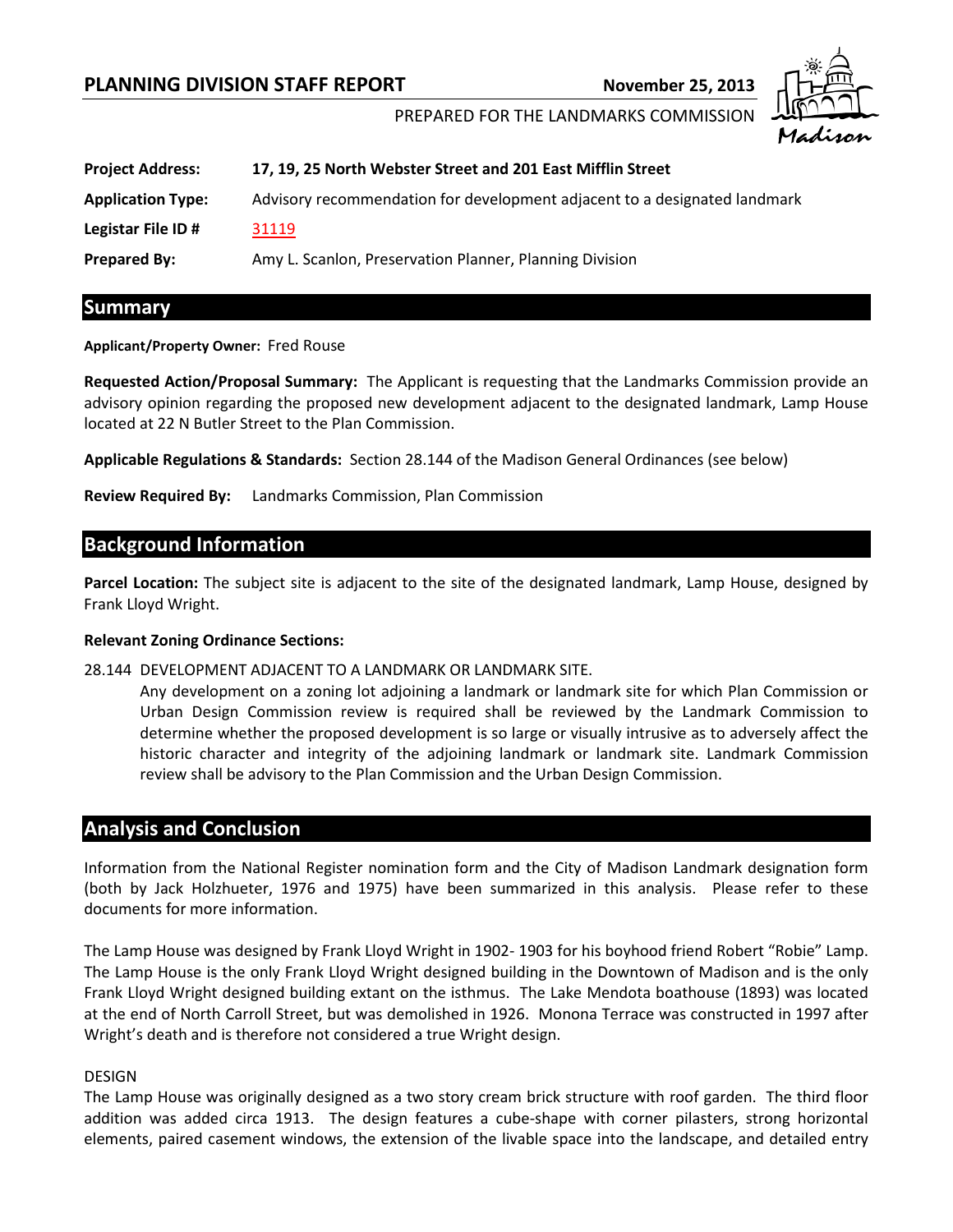Legistar File ID # 31119 17, 19, 25 N Webster and 201 E Mifflin November 25, 2013 Page **2** of **3**

approach sequence. These typical Wright influences are early variations on later design principles. There are similarities between the design of the Lamp House and later works including "A Fireproof House for \$5000" as published in the April, 1907 Ladies' Home Journal which is considered a key point in transforming the popularity of the open floor plan in the American residence. There are also similarities between the Lamp House and numerous other works that were in progress at the same time.

Compared to the style of the vernacular residential structures being constructed at the same time, the Lamp House is very different. The design features (above) of the Lamp House contrast with the other styles which were largely Victorian - front porches, double hung windows, vertical expression, compartmentalized interior layout (a room for every function), pitched roofs, rectangular foot print with projections, oriented with street presence, etc.

#### SITE

In addition to the stylized design features, the siting of the building in a mid-block location was also different from other buildings being constructed at the same time. The building was intentionally sited in the middle of the block for numerous reasons.

First, by manipulating the topography of the site and placing the house at the highest point, Lamp could view Lake Mendota and Lake Monona from the roof garden. The view of the lakes from the roof garden is significant to the siting of the building because Wright designed this house for a dear friend with a shared interest in the lakes and lake activities. (The Capitol was also visible from the roof garden, but the retention of the Capitol view seems less important to the landmark site because there is not a known personal link to the design and the siting of the building for that view.)

Second, the design of the entry approach sequence further illustrates the importance of the unique midblock siting. Wright typically creates a feeling of compression when approaching or entering a building and allows the physical space to open or release and impact the experience of the viewer. For the Lamp House, Wright creates a series of these experiences by entering the site from the street through a narrow uphill pathway between two residences. Once past the two residences, the viewer experiences the opening of the space and a full view of the front of the Lamp House before being compressed again up two sets of stairs that relate to garden retaining walls and along the front of the building to the side entry door. Through the entry door and the low ceiling of the vestibule, the main living space opens again.

Finally, Wright was able to create a secure and secluded place amidst the busy City. The surrounding buildings (largely extant today) provide an outer ring of sanctuary while the gardens and fences on the site further establish a feeling of isolation and privacy. The National Register nomination states, "the fortress-like quality of the dwelling…plus its relatively obscure entrance bear out the thesis that Wright's dwellings reflected his belief that a home should be a shelter from the outside world, a secure place for the family."

#### CONTEXT

The Lamp House was constructed after the other buildings in the context and it can be assumed that the design of the Lamp House was affected by the existing context. Placing the building on the highest portion of the site to gain views of the lakes also meant the house was pushed in very close proximity to the rear property line. This placement allowed for an extensive front and side yard which affected the entry approach sequence and the design of the surrounding landscape buffer. The placement may have also altered the design of the building by reducing the number of windows on the rear elevation or manipulating the interior configuration of spaces. One can also assume that the views of the Lamp House from the street were considered by Mr. Wright. He